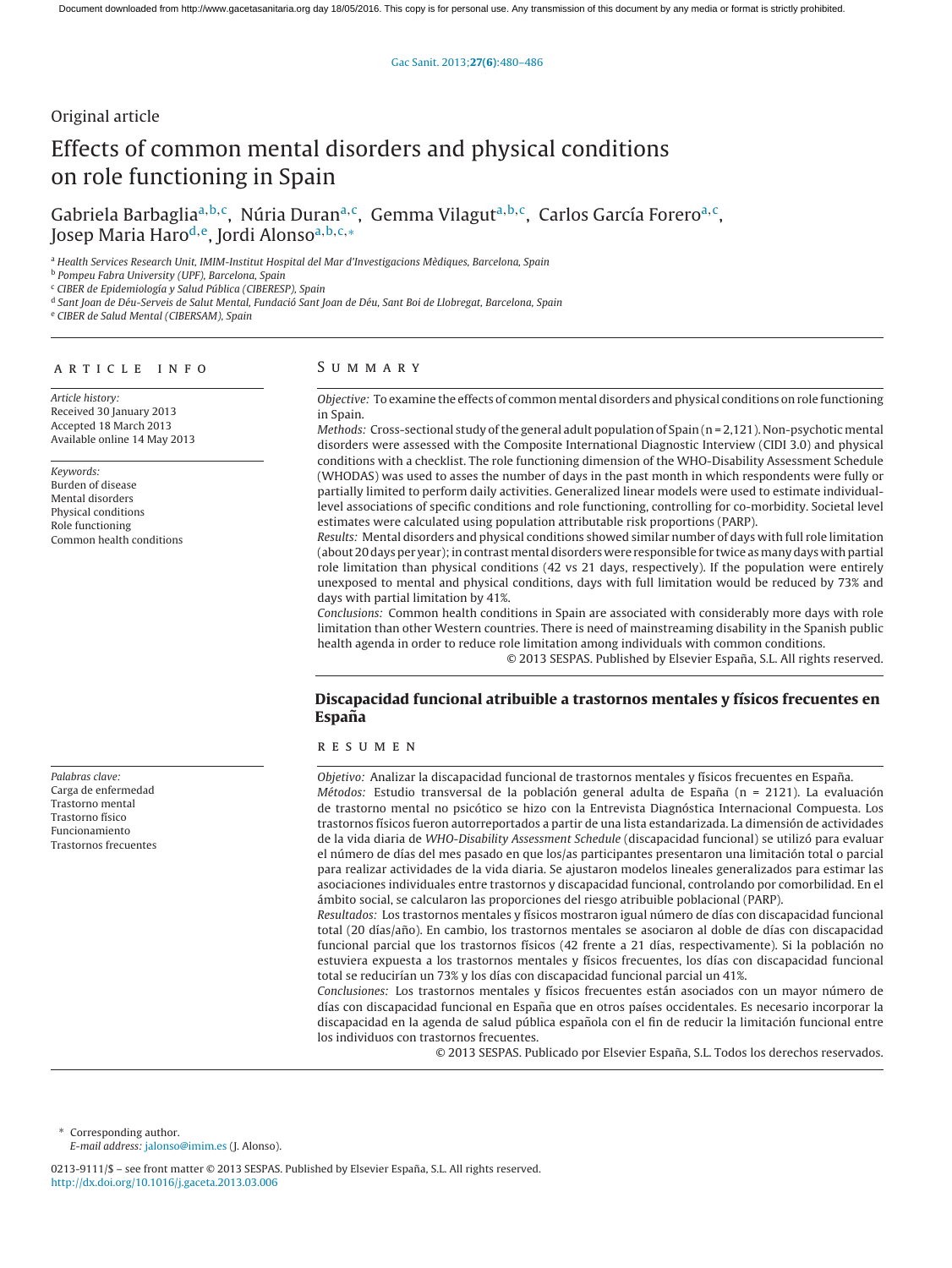#### Introduction

Efforts for improving the measure of the burden of diseases are needed for setting priorities on resource allocation. Along with traditional indicators of health status (morbidity and mortality), disability has become an important indicator of burden.<sup>1</sup> Disability is "the difficulty in functioning at the body, person, or societal levels, in one or more life domains, as experienced by an individual with a health condition in interaction with contextual factors".<sup>2</sup> Around 15% of the world's population experiences disability.<sup>3</sup> One major component ofthe economic costs of disability is loss oflabour productivity, as a result of work absences or reduced work.<sup>3</sup> Data on disability-related productivity losses are scarce and difficult to obtain. In Canada,<sup>4</sup> the total indirect cost attributable to short and long-term disability was around 42 billion dollars in 1998, the 6.7% of Canada's GDP.

Common conditions, including mental disorders, are important determinants of disability, but the interrelation between disorders and disability is complex. High prevalence of a health condition does not always mean high associated disability. In 2004, in Australia,<sup>5</sup> arthritis was the most prevalent condition and the one with the highest proportion of disability, while autism was causing the highest impact on activity limitation, though it had the lowest prevalence rate. The number of co-occurring disorders, comorbidities, is also important when considering the relationship between health conditions and disability. Recently, two reports $6,7$ from the World Mental Health Surveys showed that controlling by co-morbid conditions and their specific severity weights, mental and physical conditions yielded substantial full and partial limitation for performing activities of daily living worldwide. Marked differences by country level income were observed: while in high income countries, health conditions have a large effect on partial role limitation; in low and medium income countries a substantial impact on full role limitation was reported. The authors hypothesised on differences in prevalence rates of conditions as well as differences in welfare states as possible explanations of such crossnational differences.

Contextual factors (e.g., technology, attitudes, health services, legislation and policies) have a huge impact on the experience and in the extent of disability. $3 \text{ In } 2002$ , Spain reported one of the lowest prevalence percentages of disability in Europe, with 8.7% of the working-age population reporting disability.<sup>8</sup> Recently, the burden of disease in Spain was measured. $9$  Neurological and mental disorders, malignant neoplasms, and cardiovascular disease, were the leading causes of DALYs (i.e., disability-adjusted life years). While comparative illness burden estimates are valuable for health planners, two important limitations can be underlined. First, valuation of the burdens of different conditions relies, basically, on experts' judgments of vignettes $10,11$  rather than on the individual perception of s/he's own disability. Second, vignettes represents single conditions rather than realistic cases with a number of morbidities.<sup>12</sup>

Here we examine the effects of common conditions on number of days with either full or partial role limitation by using the Spanish data from the World Mental Health Survey (ESEMeD-Spain), which collected information on prevalence of mental disorders and correlates, along with information on physical conditions and disability.

#### Methods

#### Survey methods and sample

The ESEMeD-Spain study was a country representative cross-sectional household survey of non-institutionalized adult population using a stratified, probability sampling without replacement design. Final sample comprised 5,473 respondents (+18 years), with a response rate of 78.6%. Data collection was conducted between 2001-2002. Response burden was reduced using a twopart interview. Part 1 included the core diagnostic assessment of mood and anxiety disorders and was administered to the whole sample. Part  $2$  (n=2,121) was administered to respondents with a certain number of mood and anxiety symptoms and to random 25% of those who have not, and included questions about correlates, additional mental disorders and information on physical conditions. Part 2 individuals were weighted by the inverse of probability selection to adjust for differential sampling, and therefore provide data representative of the target adult general population. A more detailed description of sampling methods has been provided elsewhere.<sup>13</sup> This study was based on data from part 2 sample.

#### Measurements

1.) Mental disorders

Mental disorders were assessed using the WHO Composite International Diagnostic Interview (CIDI), version 3.0, a fully structured lay-administered interview designed to generate diagnoses of common mental disorders according to the definitions and criteria of both the International Classification of Diseases, 10th revision (ICD-10); and Diagnostic and Statistical Manual of Mental Disorders, 4th edition (DSM-IV).<sup>14</sup> Seven mental disorders were included and grouped into two categories: major depression episode and any anxiety disorder (generalised anxiety disorder, panic and/or agoraphobia, posttraumatic stress disorder, social phobia and specific phobia). To increase recall accuracy only disorders present in the 12 months before the interview were considered.

2.) Physical conditions

Physical conditions were assessed with a checklist based on the U.S. National Health Interview Survey list.<sup>15</sup> Respondents were asked to report whether they ever had a number of symptom-based conditions (e.g., headaches) and whether a health professional ever told them they had a series of silent conditions (e.g., hypertension). Physical conditions had to be present in the previous 12 months. Eight conditions or groups of conditions were included: arthritis, chronic pain (back or neck pain), cardiovascular disorders (heart attack, heart disease, hypertension and stroke), diabetes, digestive disorders (stomach or intestine ulcer or irritable bowel disorder), severe headaches or migraines, respiratory disorders (seasonal allergies, asthma, chronic obstructive pulmonary disease, emphysema), and insomnia.

3.) Role functioning

Role functioning was assessed with the modified version of the WHO Disability Assessment Schedule version 2.0 (WHODAS). $16$  Respondents were asked about the number of days in the last 30 days, in which they were totally unable to carry out their daily life activities (full role limitation) or they were able to perform their daily life activities, but partially (partial role limitation). These numbers were then projected to the whole year by multiplying by twelve. Respondents informed on both (i.e. with full and/or with partial role limitation), except for those respondents who declared to be totally unable to perform daily activities in all previous 30 days, for whom information on the number of days with partial limitation was not collected. Further details on the collection of days with partial role limitation along with information on its construction can be found elsewhere.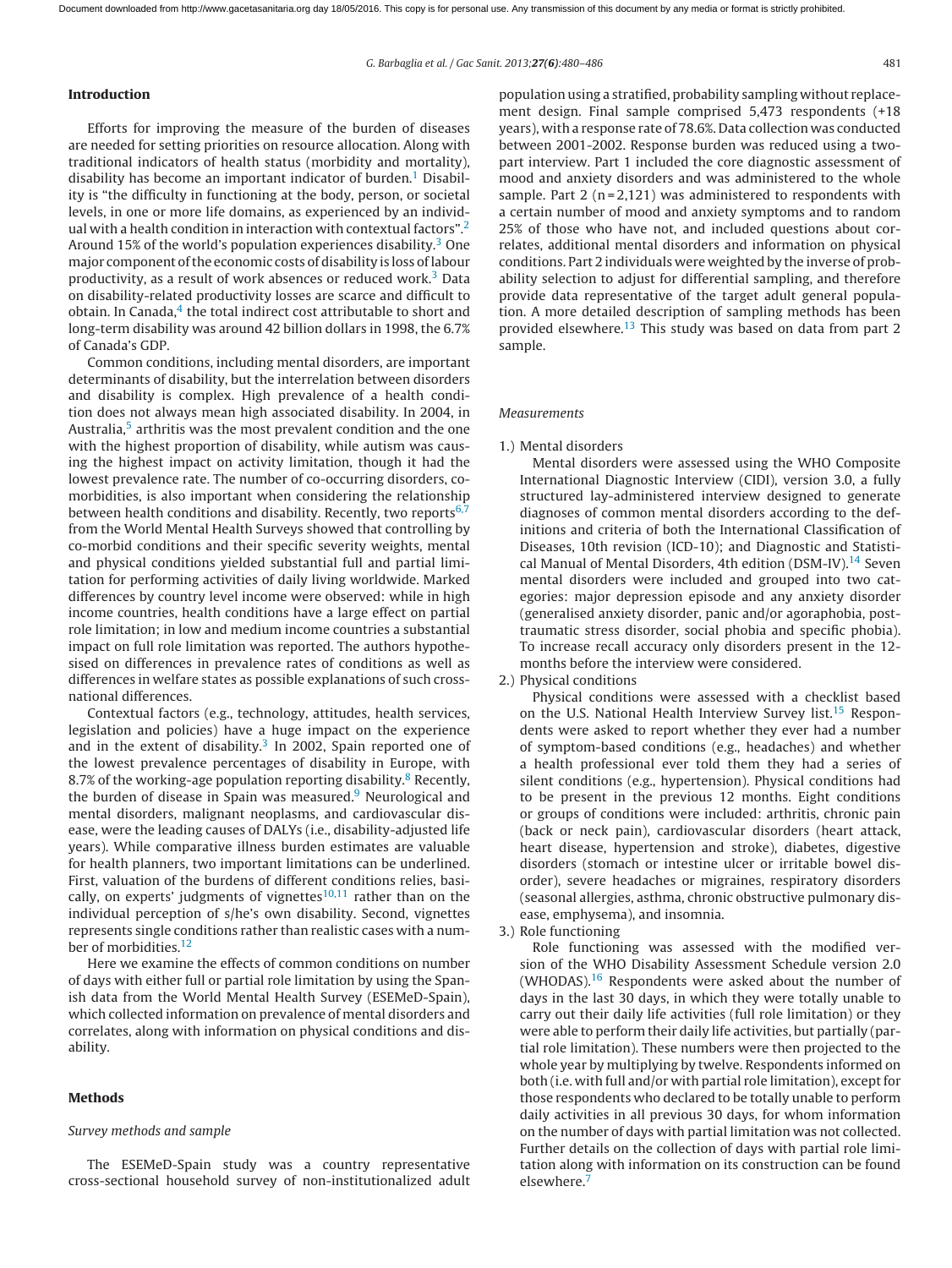Document downloaded from http://www.gacetasanitaria.org day 18/05/2016. This copy is for personal use. Any transmission of this document by any media or format is strictly prohibited.

482 G. Barbaglia et al. / Gac Sanit. 2013;27(6):480–486

#### Statistical analysis

We used multiple regression analysis to assess the joint predictability of mental disorders and physical conditions when using the number of days with full and partial role limitation, controlling for age, sex, employment status, and education. Since co-morbidity among conditions was frequent, the model that provided the best fit for each of the two dependent variables included the common conditions considered, the covariates, the number of conditions starting by two (to avoid colinearitiy) and interaction terms between the number of conditions and each condition.

Since the dependent variables were highly skewed, Generalized Linear Models (GLM) were estimated using ordinary least squares regression. For the full limitation variable the GLM with a log link function and variance proportional to the mean was used as it was the optimal specification. As for the partial limitation model, we used a Gamma-like log-link.<sup>17</sup>

The predictive effect of a condition on the dependent variables was distributed across a number of coefficients. In order to produce a single term, we estimated first the predicted value of the outcome for each respondent from the coefficients in the final model (base estimate) and then repeated this exercise in modified form nine different times, each time assuming that one of the nine conditions no longer existed (restricted estimate). The individual-level effect of each condition on the outcomes was the mean difference between both estimates among those with the condition. This mean difference is called the additional number of days with either limitation. For societal effects, they were estimated using population attributable risk proportions (PARPs), an indicator interpreted as the proportion of days with either full or partial role limitation that might be reduced when a specific condition is removed from the general population. Estimates of both role functioning variables were calculated based on the actual data, and then under the counterfactual assumption that the condition in question had been removed from the population. We averaged these two estimates across the entire population and computed the percentage difference between them. $6.7$  Models coefficients are displayed in a supplementary file.

Taylor series linearization method<sup>18</sup> implemented in SUDAAN<sup>19</sup> to obtain accurate estimates of standard errors and p-values was applied. Standard errors of the individual- and societal-level effects were obtained via Jackknife Resampling.

### Results

Socio-demographic characteristics of the ESEMeD-Spain sample are shown in Table 1. The average age of respondents was 45.5 (SE = 18.5), and women represented 51.4% (SE = 1.7%). About one in two respondents (50.4%) were working at the time of the interview. Almost two-thirds (58.3%) of the sample has reached basic education. Nearly half of the sample (47.1%) had at least one common condition. Anxiety disorders were the most prevalent mental disorder (6.5%) while back/neck pain (17.0%) was the most prevalent physical condition. One fifth of the total sample had two or more conditions, with average of 1.7 conditions. Figure 1 shows the monthly distribution of days with full and partial role limitation. Overall, 7.7% of the sample had at least one day with full role limitation while double the respondents (14.2%) had at least one day with partial role limitation.

Table 2 shows the prevalence estimates of respondents with role limitations. About 42% of those respondents with mental disorders reported having role limitations. Among those with physical conditions, the figure was about 26%. Digestive, depression and anxiety were the conditions with the highest proportion of respondents with role limitation. Considerable differences in the number

#### Table 1

Characteristics of the ESEMeD-Spain sample (n = 2,121).

|                             | Total sample $(n=2,121)$ |      |
|-----------------------------|--------------------------|------|
|                             | %                        | SE.  |
| Sex (women)                 | 51.4                     | 1.7  |
| Age (years, mean SD)        | 45.5                     | 18.5 |
| $34$                        | 35.0                     | 1.7  |
| $35 - 49$                   | 25.2                     | 1.4  |
| 50-64                       | 19.5                     | 1.2  |
| >65                         | 20.4                     | 1.2  |
| <b>Employment situation</b> |                          |      |
| Working                     | 50.4                     | 1.8  |
| Homemaker                   | 16.6                     | 1.3  |
| Student                     | 6.7                      | 1.1  |
| Retired                     | 18.0                     | 1.1  |
| Other                       | 8.2                      | 1.0  |
| Education                   |                          |      |
| None or primary             | 25.8                     | 1.4  |
| <b>Basic</b>                | 32.5                     | 1.3  |
| Post-basic                  | 18.1                     | 1.3  |
| University                  | 23.6                     | 1.4  |
| Common conditions           |                          |      |
| Any anxiety disorder        | 6.5                      | 0.9  |
| Depression                  | 4.6                      | 0.3  |
| <b>Arthritis</b>            | 11.9                     | 0.9  |
| Cardiovascular              | 13.4                     | 0.9  |
| <b>Diabetes</b>             | 5.2                      | 0.8  |
| Digestive                   | 2.6                      | 0.5  |
| Headache or migraine        | 9.0                      | 0.7  |
| Insomnia                    | 1.6                      | 0.3  |
| Pain                        | 17.0                     | 1.3  |
| Respiratory                 | 8.9                      | 0.9  |
| Any mental disorder         | 9.5                      | 0.9  |
| Any physical condition      | 42.7                     | 1.5  |
| Any common condition        | 46.5                     | 1.5  |
| Comorbidity <sup>a</sup>    | 20.5                     | 1.2  |
| Number of conditions        | 1.7                      | 0.2  |

<sup>a</sup> Percentage of total population with two or more common conditions.



Figure 1. Percentage of respondents with days with full and partial role limitation in the month previous to the interview (ESEMeD-Spain).

of days with full role limitation were observed across conditions. Respondents with any mental disorder reported a large number of days with full role limitation than those with physical conditions (34 vs 26, respectively). Digestive disorders, insomnia, depression and arthritis were the conditions with the highest number of days with full role limitation per year (93, 74, 47, and 46, respectively). Partial role limitation estimates were almost twice in respondents with mental disorders than with physical conditions (44 vs 28, respectively). Depression, arthritis, pain, and anxiety disorders were the conditions with the highest number of days with partial role limitation per year (60, 53, 46, and 44, respectively).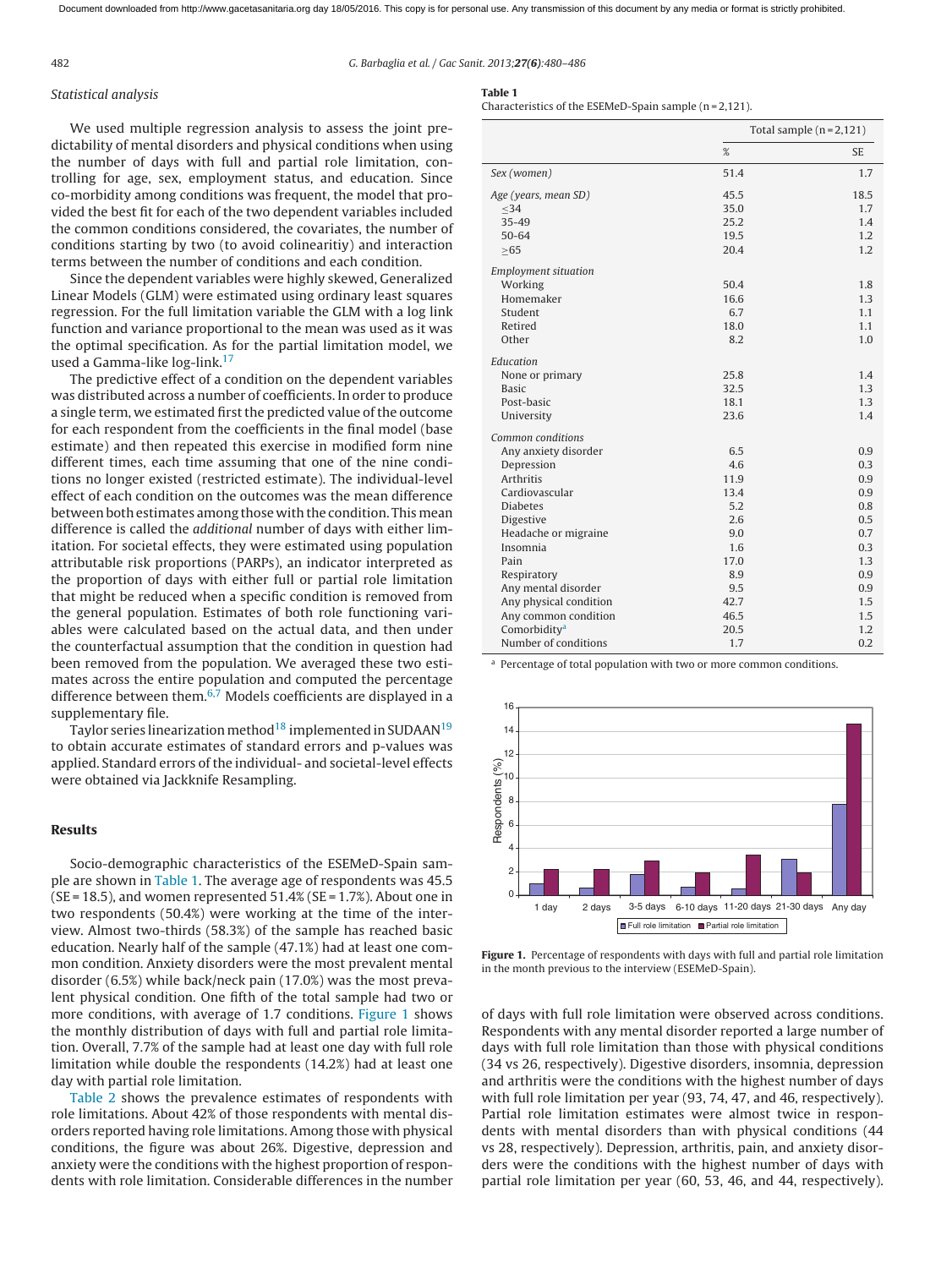G. Barbaglia et al. / Gac Sanit. 2013;**27(6)**:480-486 483

Reported days with full and partial role limitation: prevalence and mean number of days per year, according to common conditions (ESEMeD-Spain).

| Mental disorders and physical conditions        | Prevalence <sup>a</sup>  | <b>SE</b>                | Mean annual days with<br>full role limitation | <b>SE</b> | Mean annual days with<br>partial role limitation | <b>SE</b> |
|-------------------------------------------------|--------------------------|--------------------------|-----------------------------------------------|-----------|--------------------------------------------------|-----------|
| Any anxiety disorder                            | 42.0                     | 6.5                      | 29.2                                          | 7.9       | 44.2                                             | 6.9       |
| Depression                                      | 43.9                     | 3.6                      | 46.5                                          | 6.2       | 59.6                                             | 6.7       |
| Arthritis                                       | 36.3                     | 4.0                      | 46.2                                          | 8         | 52.7                                             | 6.7       |
| Cardiovascular                                  | 27.1                     | 3.6                      | 30.8                                          | 6.5       | 33.3                                             | 5.2       |
| <b>Diabetes</b>                                 | 22.5                     | 5.6                      | 26.6                                          | 12.4      | 12.2                                             | 3.3       |
| Digestive                                       | 50.9                     | 11.1                     | 92.6                                          | 37.7      | 28.8                                             | 6.3       |
| Headache or migraine                            | 30.1                     | 3.7                      | 22.2                                          | 5.3       | 28.9                                             | 4.9       |
| Insomnia                                        | 39.6                     | 9.2                      | 74.1                                          | 24.9      | 41.5                                             | 11.7      |
| Pain                                            | 34.5                     | 4.1                      | 31.6                                          | 6.7       | 46.4                                             | 9.4       |
| Respiratory                                     | 23.9                     | 4.1                      | 14.3                                          | 5.1       | 22.6                                             | 6.9       |
| Any mental disorder                             | 41.7                     | 4.9                      | 34.0                                          | 5.9       | 44.3                                             | 5.5       |
| Any physical condition                          | 26.0                     | 2.6                      | 26.4                                          | 4.1       | 28.3                                             | 4.6       |
| Any common condition                            | 26.6                     | 2.6                      | 25.5                                          | 4.0       | 28.0                                             | 4.2       |
| Respondents with any role limitation day $(\%)$ | 19.6                     | 1.6                      | 182.4                                         | 16.7      | 113.0                                            | 8.8       |
| All respondents                                 | $\overline{\phantom{0}}$ | $\overline{\phantom{0}}$ | 14.0                                          | 1.8       | 16.4                                             | 2.3       |

<sup>a</sup> Prevalence of role limitation by common conditions.

Overall 20% of the sample reported to have had some day with role limitation.

Table 3 shows the additional number of days with full role limitation among respondents with common conditions, when compared to individual not having each of the individual conditions considered per year. Insomnia showed the highest mean number of additional days with full role limitation (59), followed by digestive disorders (57), and depression (25). On the other hand, depression (44), arthritis (43) and anxiety disorders (34) had the highest number of additional days with partial role limitation. Respondents with mental disorders had almost twice as much days with partial role limitation (42) than days with full role limitation (24). Those with physical conditions, on the other hand, had similar number of days for both types of role limitation (19 full and 21 partial role limitation).

In Table 4, PARPs of days with full and partial limitation for each condition are shown. Overall, all common conditions accounted for 73% of all days with full role limitation and 41% of all days with partial role limitation. Depression contributed to a similar proportion in both functioning outcomes (16% in full role limitation and 14% in partial role limitation). Arthritis (20%) yielded the highest attributable proportion in partial role limitation.

#### Discussion

Common mental disorders and physical conditions accounted for a substantial proportion of days with full and with partial role limitation. While Spain showed a similar pattern of role limitation due to common conditions, the estimates are considerably higher than comparable data for high income countries.  $6,7,20$  Mental and physical conditions contributed to a similar number of days with full role limitation (around 20 days per year), in contrast with partial role limitation, where mental disorders were responsible for twice the number of days than physical conditions (42 vs 21 days, respectively). This study extends the evidence that mental disorders contribute to substantial productivity losses, specifically through reduced daily performance. $2^{1-24}$  Overall, from a societal perspective, all nine conditions accounted for almost three-quarters of the total number of days with full role limitation, alsomuch higher proportion than that reported for other developed countries.

Depression was associated with a remarkably high number of days with partial limitation. This is consistent with other studies where depression was strongly associated with worse performance at work.<sup>25,26</sup> In a recent study with a similar methodology to ours<sup>20</sup> carried out in the Netherlands, workers had nearly one month per year with a decreased performance due to major depression. Our finding is fairly consistent but still much higher since it is referring to all adult population and not only to employees. In fact, only half of the population was employed by the time of the study. So, it is worth pointing out that a large part of the burden associated to role limitation due to common conditions in general, and depression in particular, is being bear at a personal level in Spain. Although the scope of this study was not to consider functioning

#### Table 3

Additional yearly days with full and with partial role limitation among individuals with selected common condition ("individual effect") (ESEMeD-Spain).

| Mental disorders and physical conditions | Additional <sup>a</sup> full role limitation days |           | Additional <sup>a</sup> partial role limitation days |           |
|------------------------------------------|---------------------------------------------------|-----------|------------------------------------------------------|-----------|
|                                          |                                                   |           |                                                      |           |
|                                          | Mean                                              | <b>SE</b> | Mean                                                 | <b>SE</b> |
| Any anxiety disorder                     | 15.6                                              | 13.3      | 33.8                                                 | 17.4      |
| Depression                               | 24.5 <sup>c</sup>                                 | 11.2      | 44.0 <sup>c</sup>                                    | 14.3      |
| Arthritis                                | 13.8                                              | 20.0      | 43.3 <sup>c</sup>                                    | 10.4      |
| Cardiovascular                           | 9.6                                               | 9.5       | 21.6                                                 | 10.9      |
| <b>Diabetes</b>                          | 9.0                                               | 15.5      | $-11.4$                                              | 11.1      |
| Digestive                                | 56.6 <sup>c</sup>                                 | 25.2      | 17.2                                                 | 21.6      |
| Headache or migraine                     | $-4.9$                                            | 8.2       | 15.1                                                 | 14.0      |
| Insomnia                                 | 59.2 <sup>c</sup>                                 | 18.4      | 22.9                                                 | 34.0      |
| Pain                                     | 7.3                                               | 14.5      | 19.3                                                 | 10.4      |
| Respiratory                              | $-1.6$                                            | 8.7       | $-9.8$                                               | 8.8       |
| All mental disorders                     | 24.2 <sup>c</sup>                                 | 5.4       | 41.8 <sup>c</sup>                                    | 11.3      |
| All physical conditions                  | 18.5 <sup>c</sup>                                 | 5.0       | 21.3 <sup>c</sup>                                    | 6.0       |
| All common conditions                    | 25.3 <sup>c</sup>                                 | 3.6       | 26.6 <sup>c</sup>                                    | 5.4       |

a The term additional days is referring to the mean of the difference between the estimated effect obtained from individuals with a particular condition and the effect that would have been obtained if these same individuals wouldn't have that condition.

<sup>b</sup>All models adjusted by age, age squared, sex, employment situation, number of conditions (≥ 2) and interaction terms between numbers and conditions.

<sup>c</sup> Statistical significance at <0.05.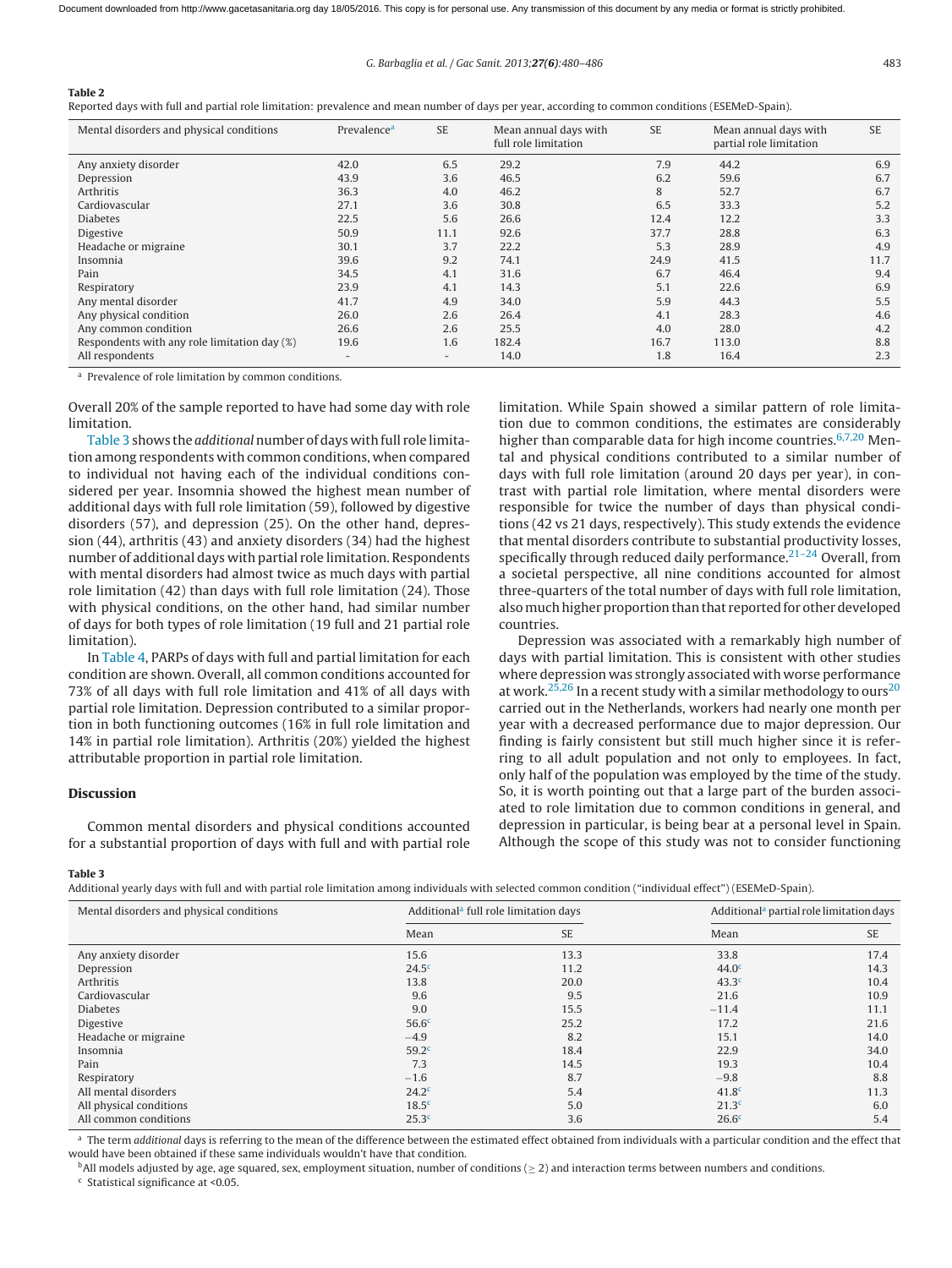#### 484 G. Barbaglia et al. / Gac Sanit. 2013;27(6):480–486

Table 4

Population attributable risk proportions (PARP) of the number of days with full and with partial role limitation due to common conditions ("societal effect") (ESEMeD-Spain).

| Mental disorders and physical conditions | Days with full role limitation |           | Days with partial role limitation |           |
|------------------------------------------|--------------------------------|-----------|-----------------------------------|-----------|
|                                          | %                              | <b>SE</b> | %                                 | <b>SE</b> |
| Any anxiety disorder                     | 8.3                            | 7.1       | 9.5 <sup>a</sup>                  | 4.3       |
| Depression                               | 15.7 <sup>a</sup>              | 7.1       | 14.3 <sup>a</sup>                 | 3.9       |
| Arthritis                                | 12.5                           | 17.9      | 20.0 <sup>a</sup>                 | 3.7       |
| Cardiovascular                           | 8.5                            | 8.5       | 10.1 <sup>a</sup>                 | 4.6       |
| <b>Diabetes</b>                          | 2.6                            | 4.3       | $-1.7$                            | 1.7       |
| Digestive                                | 7.7 <sup>a</sup>               | 3.2       | 1.1                               | 1.3       |
| Headache or migraine                     | $-3.1$                         | 5.2       | 5.2                               | 4.5       |
| Insomnia                                 | 6.5                            | 2.1       | 1.0                               | 1.4       |
| Pain                                     | 8.2                            | 16.0      | 11.3 <sup>a</sup>                 | 6.1       |
| Respiratory                              | $-0.8$                         | 4.5       | $-2.7$                            | 2.4       |
| All mental disorders                     | 27.2 <sup>a</sup>              | 4.7       | 20.7 <sup>a</sup>                 | 4.3       |
| All physical conditions                  | 42.6 <sup>a</sup>              | 13.9      | 29.0 <sup>a</sup>                 | 6.2       |
| All common conditions                    | 73.3 <sup>a</sup>              | 5.8       | 41.2 <sup>a</sup>                 | 5.2       |

<sup>a</sup> Statistical significance at <0.05.

from an economic perspective, the enormous amount of days with partial role limitation reported here might have huge costs for society. It is also interesting to consider the healthy worker bias<sup>27</sup> as a possible explanation of the large number of days with role limitation in a country with one of the lowest employment rate (62.7%) in Europe. While no causal relationships can be drawn from our cross-sectional data, it is widely known that there is a higher prevalence rate of health conditions, especially mental disorders in the unemployed population.<sup>28</sup>

A condition with a high prevalence rate, not always means higher disability. Depression and anxiety, despite of its relatively low prevalence rate, $13$  presented a higher impact on role functioning. This result is consistent with data reported by Gènova-Maleras et al., $9$  where mental disorders ranked first as the most burdensome conditions in Spain. But, as mentioned above, burden of disease studies do not take into account co-morbidities. In our study, condition-specific ratings substantially change after the adjustment for co-morbidities. For instance, respondents with cardiovascular diseases had about 30 days with full role limitation and other 30 days with partial role limitation. But, after the adjustment for co-morbidity, both estimates dropped substantially and did not reach statistical significance. The same happened with other burdensome conditions such as pain, diabetes and respiratory diseases, which ranked in the top ten disease categories in the burden of disease study, and in ours, all three had almost none additional day with role limitation, after co-morbidity adjusment. We used interactions between the number of co-morbidities and each condition as the way of adjustment, allowing interactions to vary across conditions but not across particular pairs or higher number of disorders. While it is unlikely that our interaction model is optimal, we believe it is a useful approach to take into account co-morbidity.<sup>12</sup>

If the population were entirely unexposed to common physical and mental conditions, days with full limitation would be reduced by 73% and days with partial limitation by 41%. Health conditions explained a great proportion of days with full role limitation, but other non-health related factors come to play when referring to partial limitation.<sup>29,30</sup> Work-related factors (e.g. shift work, physical work, employment position, among others) together with non work-related characteristics (e.g. family life, financial situation, adverse life events, among others) $31$  have shown to be relevant in explaining work performance. For instance, the ITSAL project (Immigration, Work and Health, for the Spanish acronym) found that the immigration status was one of the most important predictors of sickness presenteeism in Spain (OR = 1.77; 95%CI: 1.24-2.53).<sup>32</sup> We speculate that there are contextual factors that modulate the association between common health conditions and work functioning, which might be important to investigate in order

to give a complete picture of determinants of lost productivity in Spain.

#### **Limitations**

A number of limitations should be taken into account when interpreting our results. First, only a limited number of common conditions were included in the analysis and some were pooled to form larger disorder groups. Grouping illnesses with different degrees of severity (e.g. hypertension and stroke) may have lead to a less impact on functional disability. Burdensome conditions such as dementia and psychosis were not assessed in the ESEMeD survey. Such conditions cause a great impairment not only to the patients but to their caregivers and their families, so we might have underestimated the number of days with disability. In addition, cancer, neurological disorders, and substance abuse were not considered because they had very low prevalence rates  $(0.25, SE = 0.09; 0.23, SE = 0.08; 0.60, SE = 0.21, respectively)$ . Future research on this subject should include the above-mentioned conditions along with an expansion and disaggregation of those already included. Second, while mental disorders were assessed with a well-established research method, $14$  diagnoses of physical conditions were self-reported. There is evidence of good correspondence between self-reported somatic conditions such as diabetes, heart disease and asthma, and general practitioner records.<sup>33</sup> Nevertheless, cultural or other socio-demographic variables (e.g., poor health literacy or low education, among others) could have affected our results. Most likely, we have underestimated the effect of physical conditions on role functioning.<sup>6</sup> Third, the time frame in which we assessed role functioning was limited to the 30 days before the interview and then the numbers in this recall interval were projected to the whole year improving the comparability with published literature. $6,7$  This recall period may have missed a severe exacerbation present in the previous year but not in the month prior to the interview, or in the other way round. This recall period may have missed a severe exacerbation present in the previous year but not in the month prior to the interview, or in the other way round. Furthermore, some disorders have a seasonal behaviour (e.g., seasonal allergy) and others may have only one episode in a year (e.g., stroke). But, since large numbers of events were assessed, we expected to cancel out this effect. Anyway, a detailed analysis of the influence of the recall period by disorders may be advisable in future investigations. In addition, it is worth mentioning that the simulation method used to evaluate marginal effects of individual conditions implicitly assumes that the presence versus absence of a single condition can be changed while holding constant all other conditions. This assumption would be plausible if all co-morbid conditions were either causes or risk markers $34$  of focal conditions.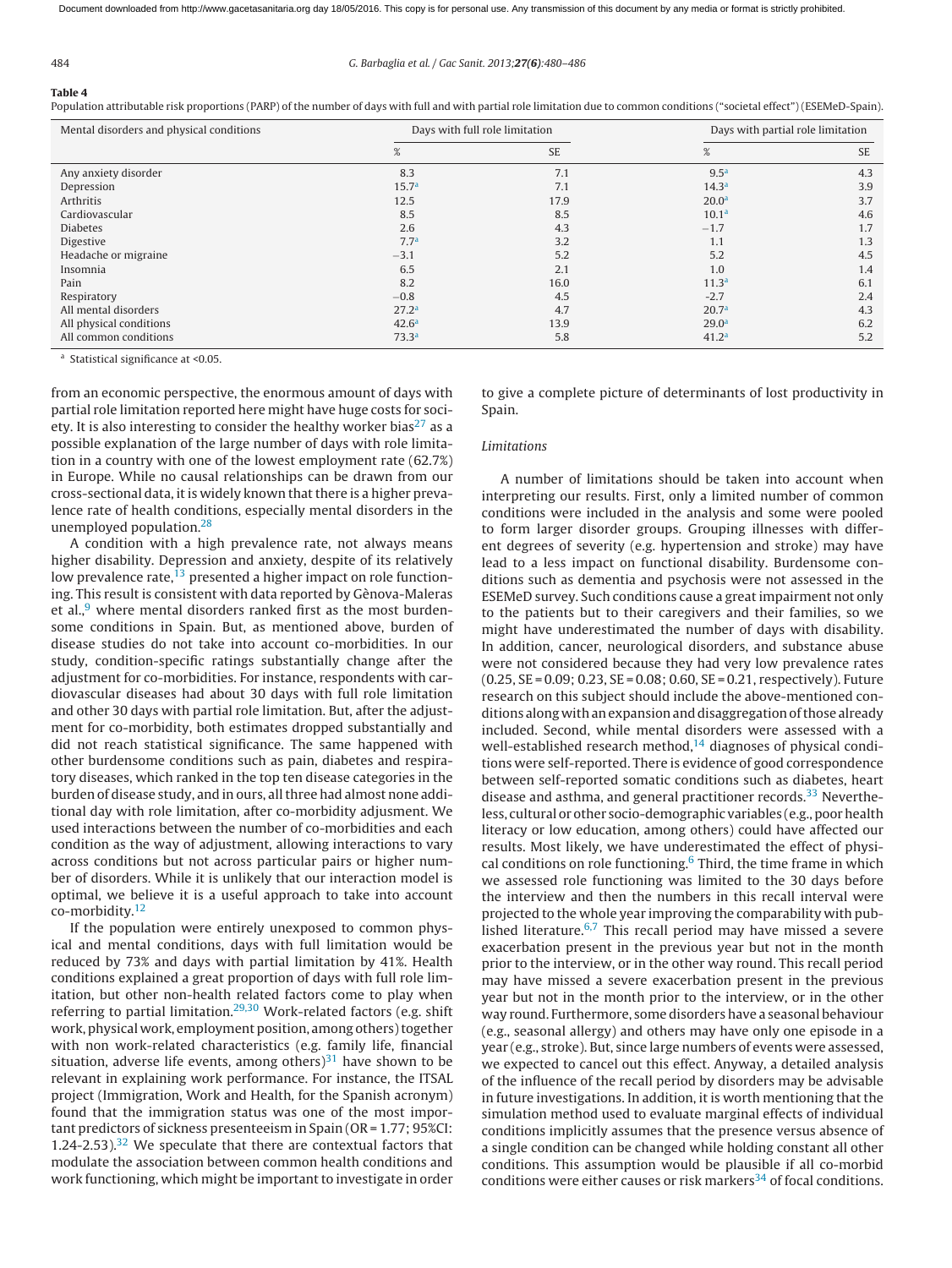However, in cases where the co-morbid condition is a consequence of the focal condition or where two or more conditions are reciprocally related, the method used here will overestimate the effect of the co-morbid condition, as we exposed before. In addition, some negative estimates and large standard errors are related with small sample size especially in certain conditions. Lastly, data were collected between 2001-2002, thus it is possible that our results do not reflect the current association between role limitation and mental and physical conditions in Spain. However, we are not aware of any more recent report that is as exhaustive and internationally comparable assessing the effect of both mental and physical disorders on role functioning in Spain. Therefore, evidence presented here is currently relevant and allows a better understanding of this subject.

All in all, this is a valid first approach to the effect of common conditions on role functioning using a representative sample of the Spanish population. In addition, public-health societal perspective is used for the first time to give an overall distribution of role limitation cause by common conditions taking into account co-morbidities in Spain.

#### What is known on the topic

Cross-national analyses showed a substantial, but comparable impact of mental disorders and physical conditions on partial and full role limitation. Context matters in disability, thus country specific data is needed to know the extent and the experience of disability associated to common health conditions in Spain.

#### What this study adds to the literature

Spain showed a similar pattern of role limitation due to common health conditions, but estimates are considerably higher than comparable data for high income countries. Mental disorders, despite its relatively low prevalence rate in Spain, were associated with a considerable number of days with partial role limitation. A comprehensive and systematic collection of data on people with role limitation seems necessary as it could allow monitoring role limitation distribution. Such an information system would also allow evaluating the need of effective interventions to reduce role limitation among those with common conditions in Spain.

#### Author's contribution

All authors have participated actively in the study, and have read and approved the submitted manuscript. J.M. Haro and C. García Forero were involved in the conception and design of the study and critically reviewed the manuscript; G. Barbaglia was involved in the conception and design of the study, the analysis and interpretation of data, and she was responsible for drafting the manuscript; N. Durán were involved in the analysis and interpretation of data and critically reviewed the manuscript; G. Vilagut and J. Alonso were involved in the conception and design of the study, the analysis and interpretation of data, and critically reviewed the manuscript. All authors provided final approval for the manuscript submitted.

#### Funding

This work was supported by the European Commission (QLG5- 1999-01042, SANCO 2004123, EAHC 20081308), the Piedmont Region (Italy), Fondo de Investigación Sanitaria, Instituto de Salud Carlos III, Spain (FIS 00/0028-02), Ministerio de Ciencia y

Tecnología, Spain (SAF 2000-158-CE), Departament de Salut, Generalitat de Catalunya, Spain, and other local agencies and by an unrestricted educational grant from GlaxoSmithKline. ESEMeD is carried out in conjunction with the World Health Organization World Mental Health (WMH) Survey. The EU Contribution to The World Mental Health (WMH) Surveys Initiative was funded by the Executive Agency for Health and Consumers (EAHC), European Comission (SANCO 2008-1308). G. Barbaglia is supported by Ministerio de Ciencia e Innovación Rio Hortega grant (CM 10-00099). C. García Forero is supported by Ministerio de Ciencia e Innovación FSE grant (JCI-2009-05486).

#### Conflict of interest

None.

#### Acknowledgements

We thank the WMH staff for their assistance with instrumentation, fieldwork, and data analysis. A complete list of WMH funding support and publications can be found at http://www.hcp. med.harvard.edu/wmh. In addition, the authors would like to thanks Ana Boskovic for her contribution to the readability of the manuscript.

#### Appendix A. Supplementary data

Supplementary data associated with this article can be found, in the online version, at http://dx.doi.org/10.1016/j.plantsci. 2004.08.011.

#### References

- 1. Murray CJL, López AD. The global burden of disease: a comprehensive assessment of mortality and disability from diseases. In: injuries and risk factors in 1990 and projected to 2020. Cambridge, Mass: Harvard University Press; 1996.
- 2. Leonardi M, Bickenbach J, Ustun TB, et al. The definition of disability: what is in a name? Lancet. 2006;368:1219–21.
- 3. World report on disability. Geneva: World Health Organization. 2011. Available at: http://www.who.int/disabilities/world\_report/2011/en/index.html
- 4. The economic burden of illness in Canada. Public Health Agency of Canada. Ottawa, Ontario. 2002. Available at: http://www.phac-aspc.gc.ca/ebicfemc/index-eng.php
- 5. Disability and its relationship to health conditions and other factors. Australian Institute of Health and Welfare. Canberra: AIHW. 2004. Available at: http://www.aihw.gov.au/WorkArea/DownloadAsset.aspx?id=6442455793
- 6. Alonso J, Petukhova M, Vilagut G, et al. Days out of role due to common physical and mental conditions: results from the WHO World Mental Health surveys. Mol Psychiatry. 2011;16:1234–46.
- 7. Bruffaerts R, Vilagut G, Demyttenaere K, et al. Role of common mental and physical disorders in partial disability around the world. Br J Psychiatry. 2012;200:454–61.
- 8. Bautier P. One in six of the EU working-age population report disability. Luxembourg: Eurostat press office; 2003. Available at: http://epp.eurostat.ec. europa.eu/cache/ITY PUBLIC/3-05122003-AP/EN/3-05122003-AP-EN.HTML
- 9. Génova-Maleras R, Álvarez-Martín E, Morant-Ginestar C, et al. Measuring the burden of disease and injury in Spain using disability-adjusted life years: an updated and policy-oriented overview. Public Health. 2012;126:1024–31.
- 10. Murray CJ, López AD. Evidence-based health policy. Lessons from the Global Burden of Disease Study (see comments). Science. 1996;274:740–3.
- 11. Murray CJL, et al. The Global Burden of Disease 2000 project: aims, methods and data sources. Geneva: World Health Organization. 2001. GPE Discussion Paper N◦ 36. Available at: http://www.who.int/healthinfo/global burden disease/en/index.html
- 12. Alonso J, Vilagut G, Chatterji S, et al. Including information about co-morbidity in estimates of disease burden: results from the World Health Organization World Mental Health Surveys. Psychol Med. 2011;41:873–86.
- 13. Alonso J, Angermeyer MC, Bernert S, et al. Prevalence of mental disorders in Europe: results from the European Study of the Epidemiology of Mental Disorders (ESEMeD) project. Acta Psychiatr Scand. 2004;109:21–7.
- 14. Kessler RC, Ustun TB. The World Mental Health (WMH) survey initiative version of the World Health Organization (WHO) Composite International Diagnostic Interview (CIDI). Int J Methods Psychiatr Res. 2004;13:93–121.
- 15. NCHS. Evaluation of National Health Interview Survey diagnostic reporting.Vital Health Stat. 1994;2:1–116.